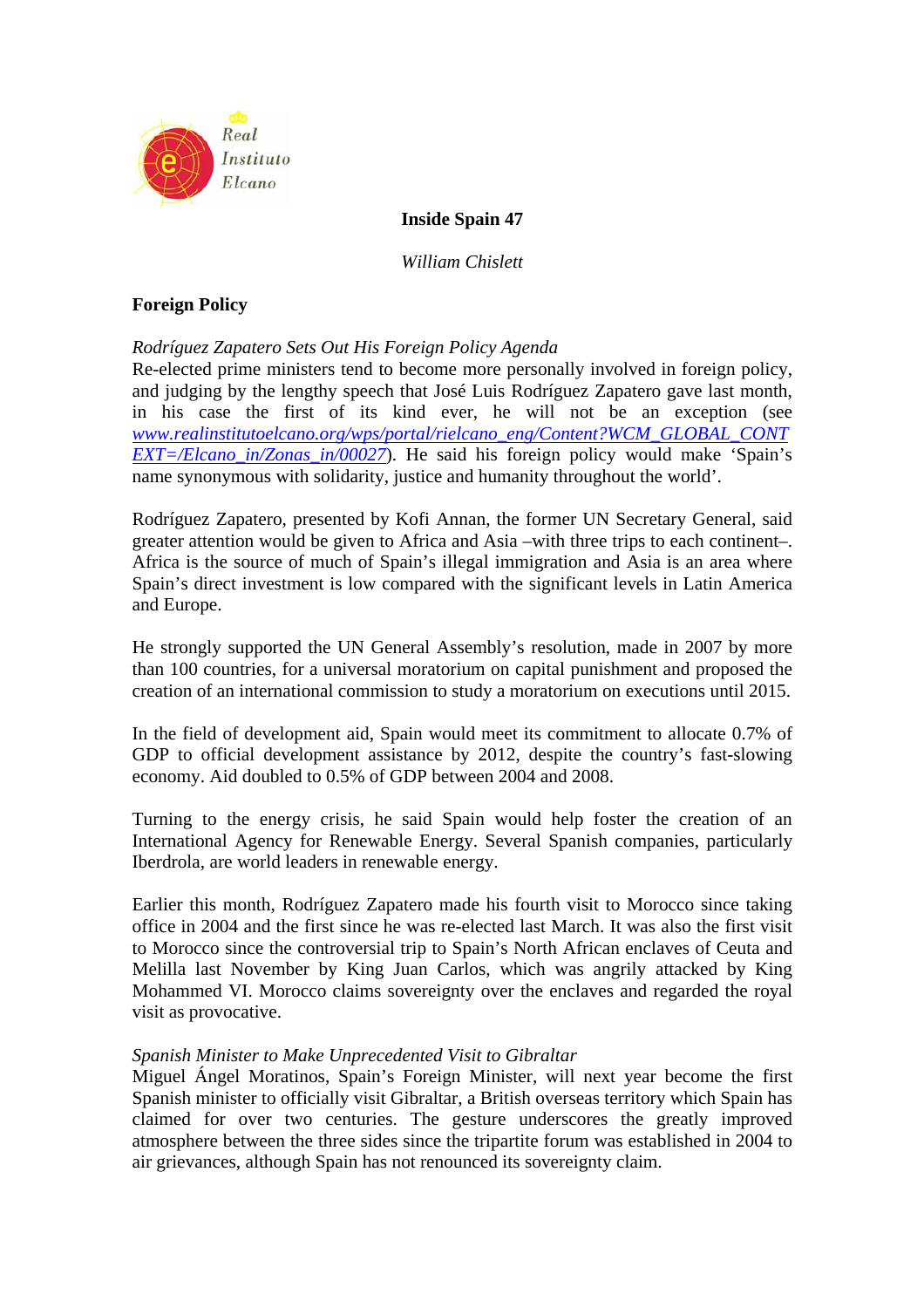Moratinos accepted an invitation from Peter Caruana, Gibraltar's Chief Minister, to hold the forum's third ministerial meeting in Gibraltar. The second meeting, held in London this month, agreed six new areas for cooperation. They are: the environment, financial services and taxation, judicial, customs and police cooperation, maritime issues, visa related issues and education.

Moratinos is expected to open a branch of the Cervantes Institute, the institution for the learning of Spanish, in Gibraltar next year. The Spanish flag will fly over the building. This would be the first time this has happened on the Rock since 1954 when General Franco closed the Spanish consulate there in a fit of rage over the visit by Queen Elizabeth II.

Direct flights between Spain and Gibraltar were resumed in December 2006, 37 years after General Franco closed the border between Spain and the Rock.

### *Spaniards See Positive Change in US Foreign Policy Under Next President*

Almost seven out of 10 respondents in Spain, the highest level after France among the 23 countries included in the latest Global Attitudes survey by the Pew Center, believe US foreign policy will change for the better whoever wins this November's US presidential election (see Figure 1).

#### **Figure 1. New US President Will Change US Foreign Policy for the Better, Selected Countries**

|              | Change for the better (%) |
|--------------|---------------------------|
| France       | 68                        |
| <b>Spain</b> | 67                        |
| Germany      | 64                        |
| UK           | 53                        |
| US           | 45                        |
| China        | 40                        |
| Russia       | 32                        |

Source: Pew Global Attitudes Survey, 2008.

The proportion of Spaniards with a favourable view of the US declined from 34% in 2007 to 33% this year (see Figure 2). Spain is the only European country whose view of the US declined, albeit marginally, and the only EU nation where a significant share of the population (20%) view the US as the 'enemy' (5% in France and 6% in Germany).

#### **Figure 2. Favourable Opinions of the US, Selected Countries**

| (%)       | 2002 | 2003 | 2004 | 2005 | 2006 | 2007 | 2008 |
|-----------|------|------|------|------|------|------|------|
| UK        | 75   | 70   | 58   | 55   | 56   | 51   | 53   |
| France    | 63   | 43   | 37   | 43   | 39   | 39   | 42   |
| Germany   | 61   | 45   | 38   | 41   | 37   | 30   | 31   |
| Spain     |      | 38   |      | 41   | 23   | 34   | 33   |
| Russia    | 61   | 36   | 47   | 52   | 43   | 41   | 46   |
| Indonesia | 61   | 15   |      | 38   | 30   | 29   | 37   |
| Egypt     |      |      |      |      | 30   | 21   | 22   |
| Pakistan  | 10   | 13   | 21   | 23   | 27   | 15   | 19   |
| Jordan    | 25   |      | 5    | 21   | 15   | 20   | 19   |
| Turkey    | 30   | 15   | 30   | 23   | 12   | 9    | 12   |
| Nigeria   |      | 61   |      |      | 62   | 70   | 64   |
| Japan     | 77   |      |      |      | 63   | 61   | 50   |
| India     |      |      |      | 71   | 56   | 59   | 66   |
| China     |      |      |      | 42   | 47   | 34   | 41   |

Source: Pew Global Attitudes Project, 2008.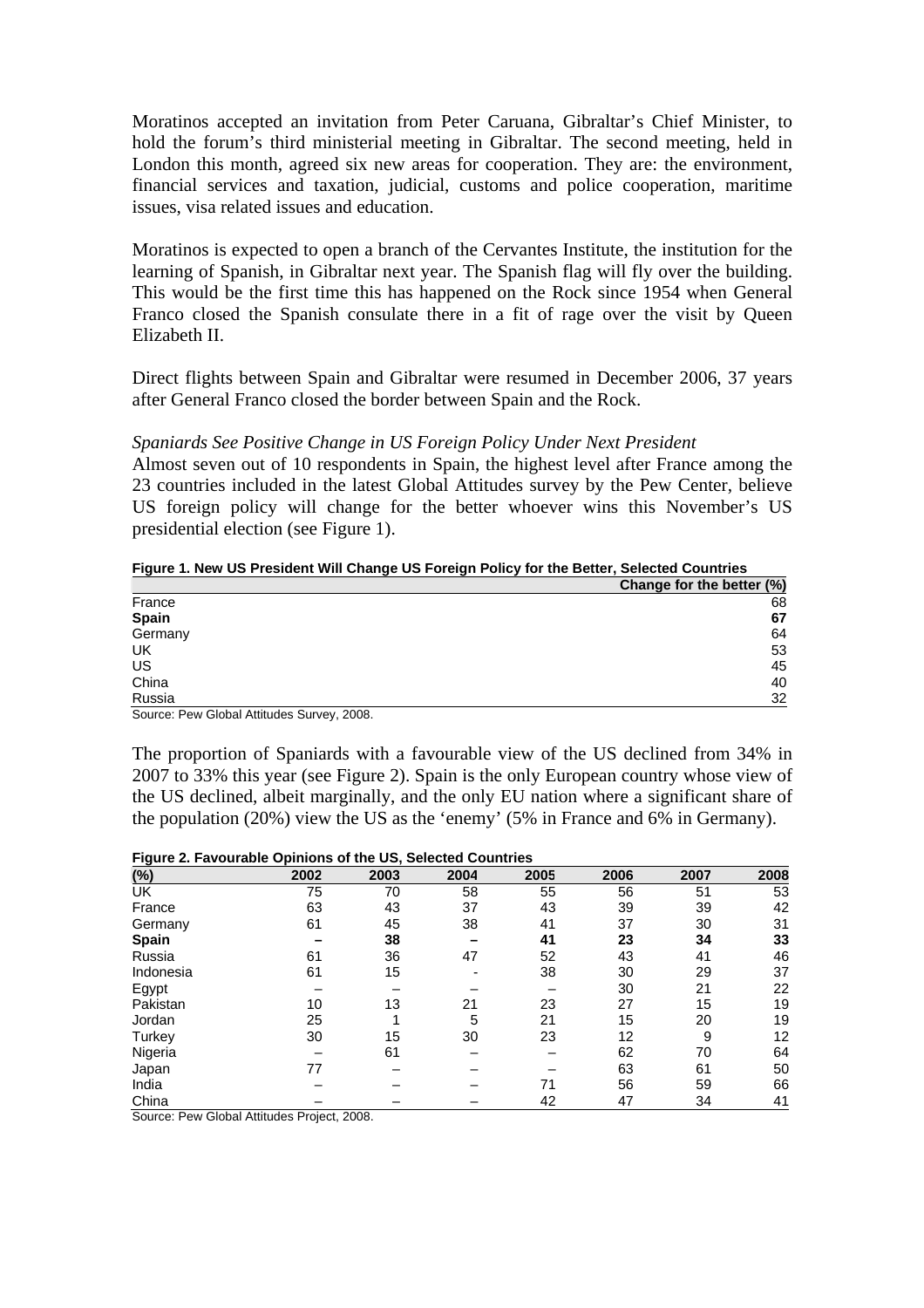Unlike in the 2004 US presidential election when he openly endorsed the Democrat John Kerry, this time José Luis Rodríguez Zapatero, the Prime Minister, is being more cautious about publicly supporting either the Democrat Barack Obama or the Republican John McCain, although he privately hopes Obama will win. Support for Obama among Spaniards (72%) is more than three times higher than that for McCain (19%), the largest gap between the two presidential candidates after Turkey.

There is also a significant gap between Spaniards' view of the US (essentially its foreign policy) and that of Americans (41% favourable). The main reason for the US's poor image abroad is the Iraq war. Rodríguez Zapatero pulled Spain's peace-keeping troops, sent by the previous Popular Party government, out of Iraq soon after first taking office in 2004. Only Turkey and Jordan (both with 89%) have less confidence in Bush than Spain (88%).

Nevertheless, Spaniards are more optimistic about Iraq's future than two years ago, although only 25% of respondents (18% in 2006) believe a democratic and stable government will be established in the country (optimism fell by 12 percentage points in the UK, which is hardly surprising since more than 100 British combat soldiers have been killed in Iraq).

In Afghanistan, where 800 Spanish peace-keeping troops are stationed, 56% of respondents said these soldiers should be brought home. Rodríguez Zapatero's decision to pull the troops out of Iraq (made long before he won the 2004 election) enjoyed overwhelming support, but this is not the case for his decision to boost Spain's peacekeeping presence in Afghanistan.

## **Domestic Scene**

## *Basque Parliament Backs Autonomy Referendum*

The Basque parliament approved by just one vote the decision of its government to hold a referendum in October on ties with the rest of Spain and seeking an end to the decades-long conflict with the terrorist organisation ETA. José Luis Rodríguez Zapatero, the Prime Minister, said the move was unconstitutional as it had not been approved by the central government.

Juan José Ibarretxe, the Basque Premier and head of the Basque Nationalist Party, has long pressed for a referendum on what he calls 'the right to decide and live together in peace'. If the two questions proposed by Ibarretxe are approved the next step would be to hold another referendum in 2010 on the Basque Country's place within the Spanish state and thereby open the door to independence, as ETA has been fighting for. The region already enjoys the highest degree of autonomy of all Spain's 17 regions and one of the highest in Europe. Only 22% of respondents in a survey carried out by the Basque government want independence, the lowest level since 2001.

The one vote that enabled the referendum idea to be approved by a simple majority of the Basque parliament came from the pro-ETA Communist Party of the Basque Lands (PCTV), which is a continuation of the outlawed Batasuna party and has eight seats in the regional parliament. The PCTV was banned from taking part in last March's general election. The 33 Socialist and Popular Party (PP) members of the parliament voted against the proposal.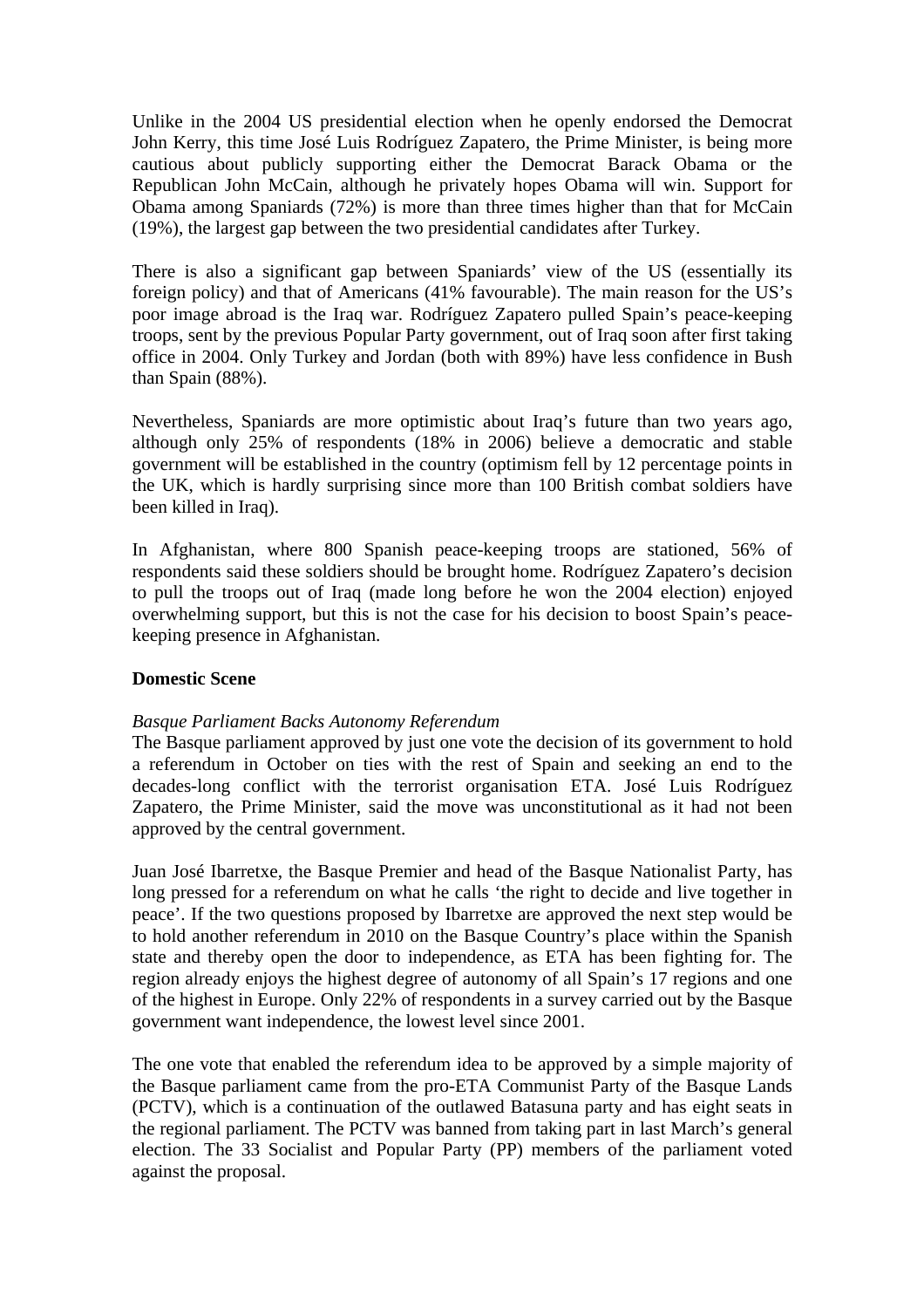Ibarretxe is expected to call an early election in the Basque Country after the referendum is officially declared illegal. In the general election, the non-nationalist parties (essentially the Socialists and the PP) won 57.5% of the votes cast in the Basque Country, up from 46.1% in 2004, and the nationalist parties 38.8% (51.5% in 2004).

Rodríguez Zapatero sought a peace deal with ETA during his last government, but called off talks when ETA bombed Madrid airport in December 2006, killing two people.

The central government has ruled out the use of force to prevent the referendum going ahead. One option open to it but unlikely to be taken up would be to suspend the Basque autonomy statute, as Tony Blair, the former UK Prime Minister, did in 2002 when he temporarily suspended the devolved Northern Ireland government.

# *Government to Encourage Repatriation of Jobless Immigrants*

Legally resident and unemployed non-EU immigrants will be offered part of their jobless entitlement in the form of a lump sum if they agree to give up their residence and work permits and return to their home country. The proposed reform is aimed at easing the impact on Spain's labour market of mounting unemployment as a result of the sharp downturn in the economy.

The scheme, announced by Celestino Corbacho, the Labour and Immigration Minister, represents a significant turnaround in the policy of hiring workers in their country of origin and underscores the government's growing concern at the economic and social impact of large numbers of unemployed immigrants.

Workers will receive a substantial part of their unemployment benefit once they voluntarily renounce their residency and work permits and agree not to return to Spain for the following three years. The rest of their entitlement will be paid when they are back in their country of origin. Workers who want to return to Spain after five years will be given priority in the hirings made in their country of origin and will automatically recover their previous residency status.

The economy is expected to grow this year at around half last year's pace of 3.8%. Most of the job losses are occurring in the construction sector, one of the engines of Spain's boom and now very much in the doldrums, and mainly among immigrants. It is officially estimated that 15% of the immigrant community's labour force is unemployed, compared with a national jobless average approaching 10%. Only jobless immigrants who have paid their social security will benefit from the scheme: it is estimated that up to 800,000 immigrants are working illegally (the difference between the 2.8 million foreigners registered in the work force and the 2 million foreigners paying social security).

The government also intends to restrict which family members can come to Spain as a result of relatives being legally in the country. This could mean that only children under the age of 18 would have an automatic right to join their parents and not the children's paternal and maternal grandparents. Between January 2005 and April 2008, 252,722 members of immigrants' families were granted permits to live in Spain.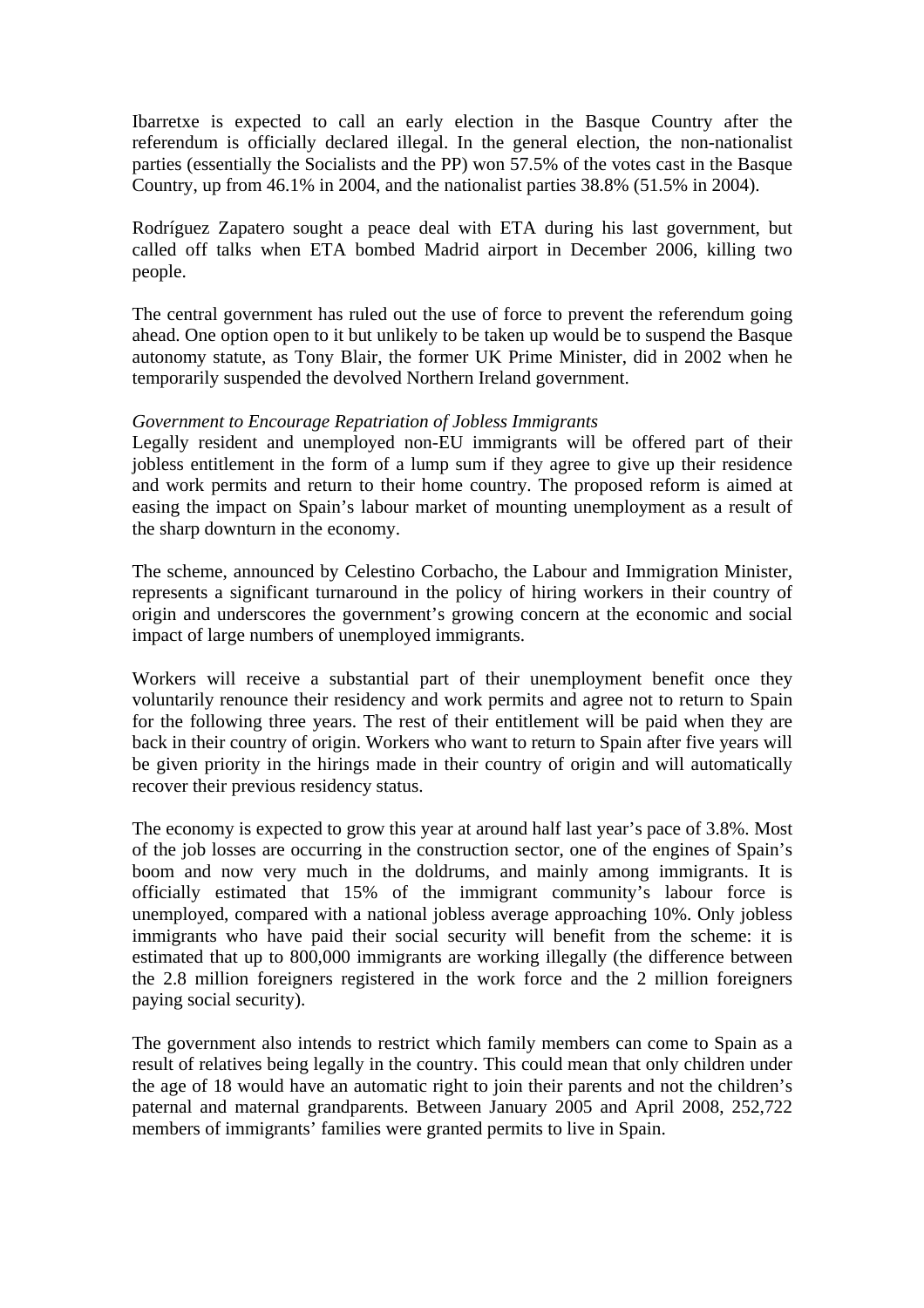Meanwhile, immigrants from Africa continued to arrive illegally by boat in tragic circumstances. In one particularly dramatic incident, 15 immigrants out of a total of 48 on a boat, including nine children under the age of four, died before they could reach the coast of Almería. More than half (53%) of respondents in a survey conducted by Metroscopia said the government should be tougher with illegal immigration.

The more than 4 million foreigners (EU and non-EU) who have arrived in Spain in the last decade make a substantially positive contribution to the country's welfare state –in the form of taxes and social security contributions– but there are growing inadequacies in parts of the public healthcare and education systems as a result of mounting pressure from the increased demand for these services. As of September the regional government of Catalonia will begin to segregate the children of immigrants from non-EU countries, primarily African, and put them in special schools so that they can better integrate at a later stage into the normal education system.

Spain's population increased by 860,000 in 2007 and foreigners accounted for 11.3% of the total population of just over 46 million (see Figure 3). The rise in the population last year was double that in 2006. The number of Spaniards grew by 0.4% in 2007 and the foreign population by 15%. Of the 491,183 babies born in Spain last year, 92,992 of them had a foreign mother (one in every five). The influx of immigrants has begun to push up Spain's fertility rate but at 1.39 children (1.38 in 2006) it is still one of the lowest in the EU-27.

|  | Figure 3. Spain's Population and Foreigners' Share, 2000-08 |  |
|--|-------------------------------------------------------------|--|
|--|-------------------------------------------------------------|--|

| <b>1 iguit 0. Opain 3 i Opaiation and i Ortightis Onart, 2000 00</b> |      |      |                    |      |      |       |      |            |        |
|----------------------------------------------------------------------|------|------|--------------------|------|------|-------|------|------------|--------|
|                                                                      | 2000 | 2001 | $\sim$ 2002 $\sim$ | 2003 | 2004 | 2005  | 2006 | 2007       | 2008   |
| Population (million)                                                 | 40.5 |      | 41.1 41.8 42.7     |      | 43.2 | 44.1  | 44.7 | 45.2 46.06 |        |
| Foreigners' share (%)                                                | 2.3  | 3.3  | 4.7                | 6.2  | 7.0  | - 8.4 | 9.3  | 10.0       | - 11.3 |
|                                                                      |      |      |                    |      |      |       |      |            |        |

Note: the figures at 1 January of each year are based on those registered with local town halls. Foreigners have an incentive to do this as it entitles them to public health care and education, although not everyone does so. Source: INE (National Statistics Office).

The largest number of foreigners now come from Rumania, followed by Morocco and Ecuador (see Figure 4). Although Rumania joined the EU in 2007, thereby enabling its citizens to move freely within the Union, they do not yet have an automatic right to work in Spain and are treated in this respect like non-EU citizens. Many of them are working illegally. Meanwhile, the number of Ecuadoreans has fallen, suggesting that some of them have returned to their country.

| Figure 4. Foreigners by Main Countries (1) |  |  |  |
|--------------------------------------------|--|--|--|
|--------------------------------------------|--|--|--|

| <b>Country</b>  | 2007    | 2008    |
|-----------------|---------|---------|
| Rumania         | 527,019 | 728,967 |
| Morocco         | 582,923 | 644,688 |
| Ecuador         | 427.099 | 420,110 |
| UK              | 314,951 | 351,919 |
| Colombia        | 261,542 | 280,705 |
| Bolivia         | 200,496 | 239,942 |
| Germany         | 164,405 | 180,650 |
| Italy           | 135,108 | 157,435 |
| <b>Bulgaria</b> | 122,057 | 153,664 |
| Argentina       | 141,159 | 145,315 |

(1) At 1 January of each year. Source: INE.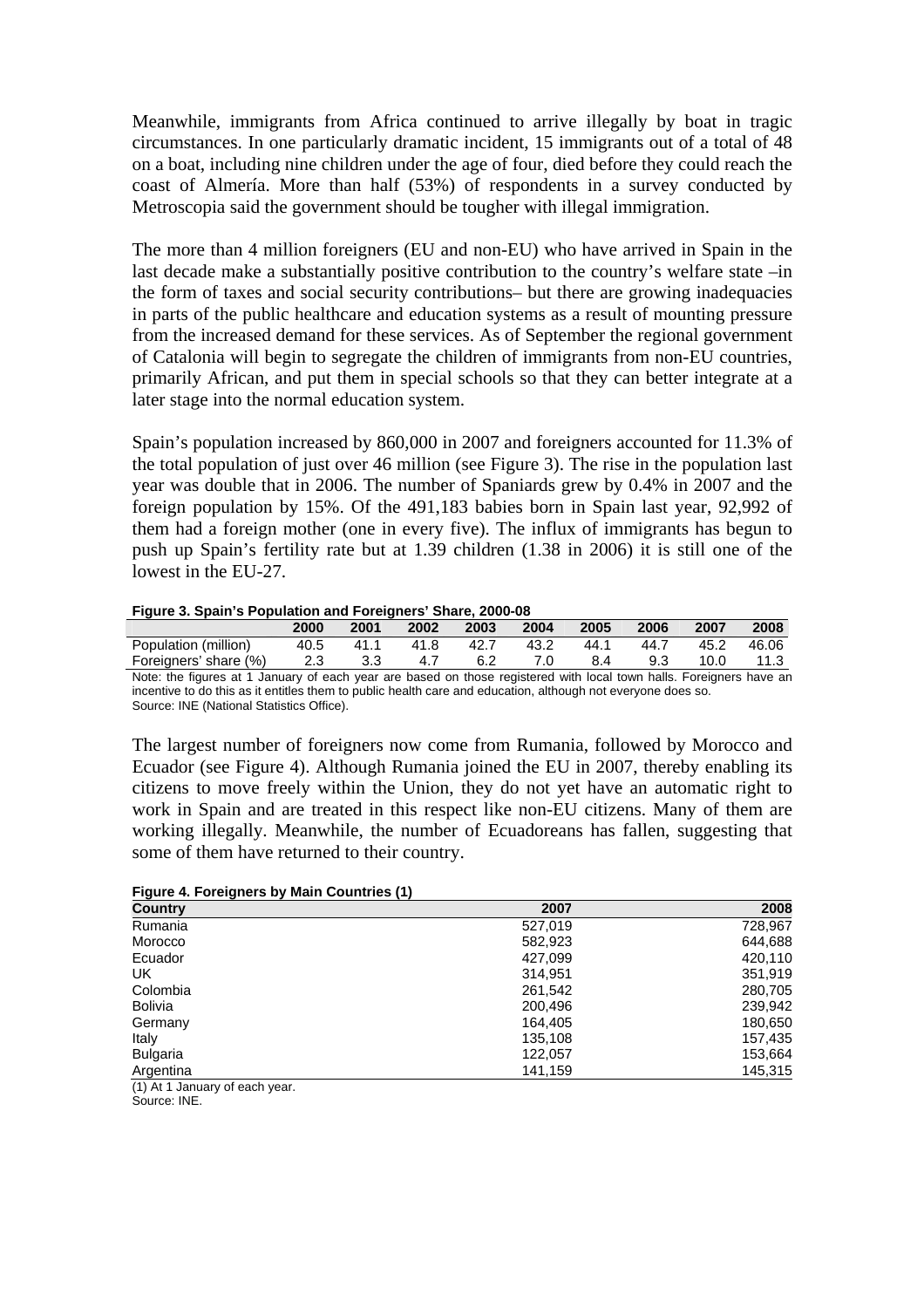#### *Rajoy Remains Leader of the Popular Party*

Mariano Rajoy was re-elected leader of the conservative Popular Party (PP) at its congress, but with a smaller share of the votes than in 2004. He won 84.2% of the vote compared with 98.4% in 2004.

Rajoy also succeeded in remoulding the party's centrist image, appointing María Dolores de Cospedal, a state lawyer, as the party's Secretary General (the second in the hierarchy). She is a divorced mother with a child by *in vitro* fertilisation, a situation not to the liking of the ultra-conservative hierarchy of the Catholic Church in Spain which has aggressively campaigned along with some prominent PP members in favour of what it calls family values.

The PP's spokesperson in parliament, Soraya Sáenz de Santamaría, is also a woman. The PP seems to have fallen into line with the increased feminisation of Spanish politics –nine of the 17 ministers in the Socialist government are women and in the previous Socialist government half of the ministers were (2004-08)–.

The only prominent person from the era of José María Aznar (the PP Prime Minister between 1996 and 2004) still in the party's front line is Javier Arenas, who is in charge of the PP's regional organisation.

The main loser in the congress is Esperanza Aguirre, the Premier of the Madrid regional government, who openly criticised Rajoy's leadership after he lost the general election last March for the second time, while Alberto Ruiz-Gallardón, the Mayor of Madrid, who has often been at loggerheads with Aguirre, entered the party's steering committee for the first time. This puts him in a good position in the event that Rajoy is not the party's candidate in the 2012 general election.

#### *Police Seize Russian Mafia Gang*

Spanish police arrested 20 Russians suspected of involvement in a large organised crime and money-laundering gang known as Tambov. Some  $\epsilon$  equals 2 million in bank accounts was frozen and 23 luxury cars, a yacht, weapons and pieces of art were seized.

The operation, known as Troika, was the culmination of a two-year investigation. It involved Russian, US, German and Swiss law enforcement bodies and around 400 law enforcement officers. Police found more than 500 bank accounts and hundreds of bogus companies which are believed to have been used to launder money in Switzerland and Panama. The 20 were detained in Madrid, Barcelona, Malaga, Valencia and the Balearic Islands.

## *And Arrest Socialist Mayor on Corruption Charges*

Antonio Barrientos, the Socialist mayor of Estepona on the Costa del Sol, and 24 other people including town councillors and businessmen were arrested on corruption and money-laundering charges related to the construction sector. The Socialist party immediately expelled the mayor from the party and other card-carrying members involved in this latest case of corruption.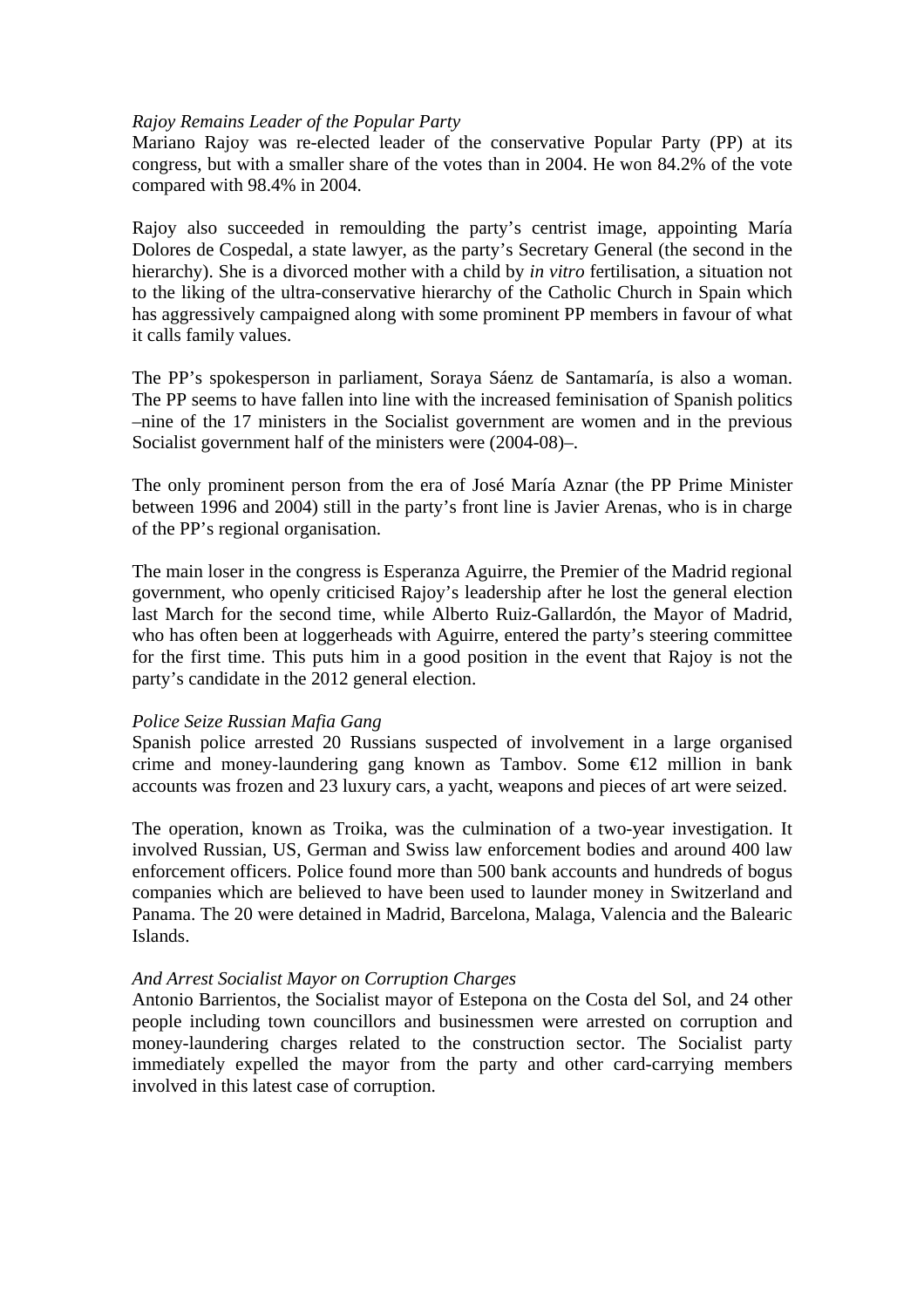Several of the people detained are related to another corruption case in nearby Marbella, the fiefdom of its former mayor, Jesús Gil y Gil, who died in 2004 (see *Inside Spain*, Newsletter 23, 6 April 2006). This operation led to the arrest in 2006 of the mayor, two former mayors and dozens of city officials after the authorities learnt that 30,000 homes had been built illegally –including 1,600 on parkland–.

In 2003, the Socialist leadership approved an alliance between the local party in Estepona and a faction of GIL, the party formed by Gil y Gil.

Under anti-corruption measures approved in the Land Law in May 2007, mayors and town councillors are obliged to publicly declare their assets. However, this has still not happened because a municipal statute enforcing the reform has yet to be approved. The number of corruption cases in town-planning and land regulations reported or under investigation increased from 2,016 in 2004 to 3,846 in 2006, according to the *Fiscalia General del Estado* (Attorney General's Office).

In another case, the anti-corruption prosecutor charged José Luis Martín, the Socialist mayor of Seseña between 1999 and 2003, of having enriched himself illegally after granting permission to the developer Francisco Hernando to build 13,500 homes in the town. Martín is accused of corrupt practices and bribery. Seseña has become the symbol of Spain's construction excesses as only 2,500 homes have been completed. The goahead was given despite the lack of sufficient water for the homes. The prosecutor has asked Martín to justify the provenance of  $\epsilon$ 672,000.

# **The Economy**

# *Economy Heads Towards Stagflation*

The economy continued to slow down and inflation to rise, generating fears of stagflation.

Pedro Solbes, the Economy Minister, said quarter-on-quarter GDP growth in the second quarter was below the first quarter's 0.3% and for the whole year growth would be less than 2%. The annual rate of inflation was 5% in June (2.4% in the same month of 2007) and the number of unemployed rose that month for the first time since Spain's last recession in 1993. Miguel Sebastián, the Industry Minister, said the economy was 'almost in recession'.

Having created 40% of jobs in the Euro zone in the 15 years up to 2007, Spain's unemployment rate is now rising at the fastest pace. The OECD forecast a jobless rate of close to 10% by the end of the year (see Figure 5). Gerardo Díaz Ferrán, the head of the Spanish Confederation of Employers' Organisations (CEOE) gave a dire warning that 1.5 million jobs would be lost over the next 12 months, making the unemployment rate much higher. He said the government's measures to stimulate the economy were 'insufficient and timid'. These include more public works, schemes to retrain people who lose their jobs, particularly in the construction sector (previously the economy's motor and now pulling it down) and the return to every taxpayer of  $\epsilon 400$ .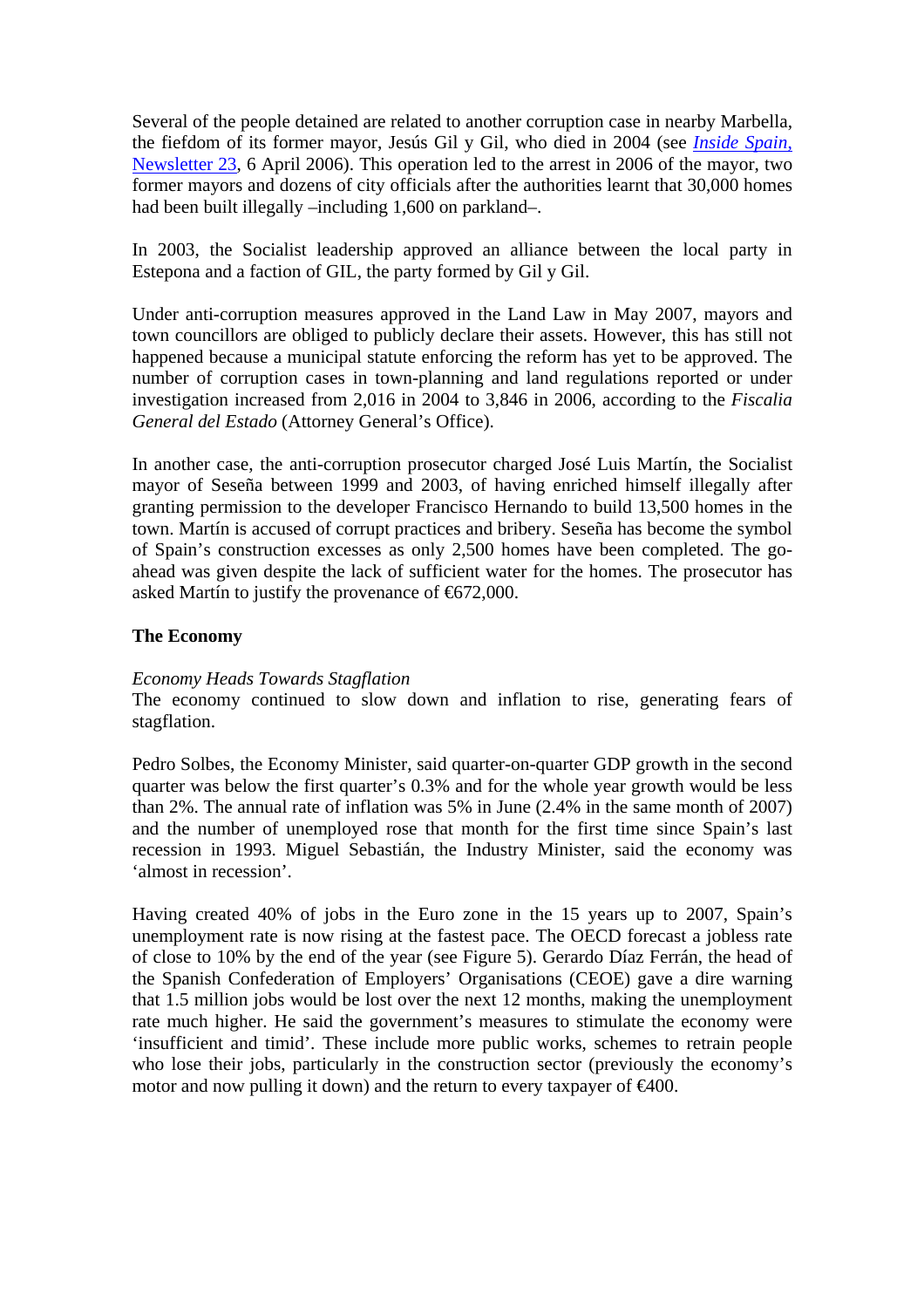| Figure 5. Unemployment in Selected OECD Countries (% of labour force and millions) |  |
|------------------------------------------------------------------------------------|--|
|------------------------------------------------------------------------------------|--|

|             | 1995-2005 average (%) | <b>Millions</b> | 2008 (%) | 2009 (%) | 2008 (millions) 2009 (millions) |                  |
|-------------|-----------------------|-----------------|----------|----------|---------------------------------|------------------|
| France      | 9.3                   | 2.5             | 7.5      | 7.6      |                                 | 2.1              |
| Germany     | 8.7                   | 3.7             | 7.4      | 7.4      | 3.2                             | 3.2              |
| Italy       | 9.9                   | 2.3             | 6.2      | 6.5      | 1.5                             | 1.6              |
| Spain       | 12.6                  | 2.3             | 9.7      | 10.7     | 2.2                             | $2.5\phantom{0}$ |
| UK          | 6.0                   | 1.7             | 5.5      | 5.8      | 1.7                             | 1.8              |
| OECD Europe | 8.4                   | 15.0            | 6.8      | 7.0      | 13.0                            | 13.5             |

Source: OECD Employment Outlook.

The government has limited leeway to stem the economy's haemorrhaging; it has no control over interest rates (set by the European Central Bank), international finance or commodity prices. The  $\epsilon 400$  that is being returned to taxpayers (a pledge by the Socialists ahead of last March's general election) is pumping €6 billion into consumers' pockets, but this is being quickly swallowed up in higher mortgage payments and soaring petrol and food prices.

Employers, predictably, want the government to lower the corporate tax rate and their social security contributions and make the firing end of the labour market more flexible, but none of this is likely to happen.

Last year's general government budget surplus (2.2% of GDP) is fast disappearing and Solbes promises only 'almost balanced' accounts this year. Thanks to persistent investigations by the Tax Agency into the fraudulent use of  $\epsilon$ 600 notes, widely used in Spain in black money operations in the construction sector, the state's depleted coffers will receive a boost. A total of 2,511 people are said to have not declared a sum estimated at more than  $\in$  2.25 billion.

Rodríguez Zapatero has vowed not to cut social protection spending; indeed, it will rise because of the sharp rise in the number of people entitled to unemployment benefits. Spain's expenditure in this area, at 20.8% of GDP (in 2005, according to the latest comparative figures), is still well below the EU-27 average (27.2%, see Figure 7).

|                   | % of GDP |
|-------------------|----------|
| Sweden            | 32.0     |
| France            | 31.5     |
| Belgium           | 29.7     |
| Germany           | 29.4     |
| EU-27             | 27.2     |
| UK                | 26.8     |
| Italy             | 26.4     |
| <b>Spain</b>      | 20.8     |
| Ireland           | 18.2     |
| Estonia           | 12.5     |
| Source: Eurostat. |          |

**Figure 7. Social Protection Spending in Selected EU-27 Countries** 

The domestic and international economic woes are taking their toll on the Madrid stock market, which so far this year has been one of the worst performers (see Figure 8). And the housing slump claimed its first big victim when Martinsa Fadesa filed for administration after failing to raise funds and meet debt payments. It is the biggest corporate failure in Spain's history. The company has debts of  $\epsilon$ 5.4 billion and will start to sell assets to repay creditors.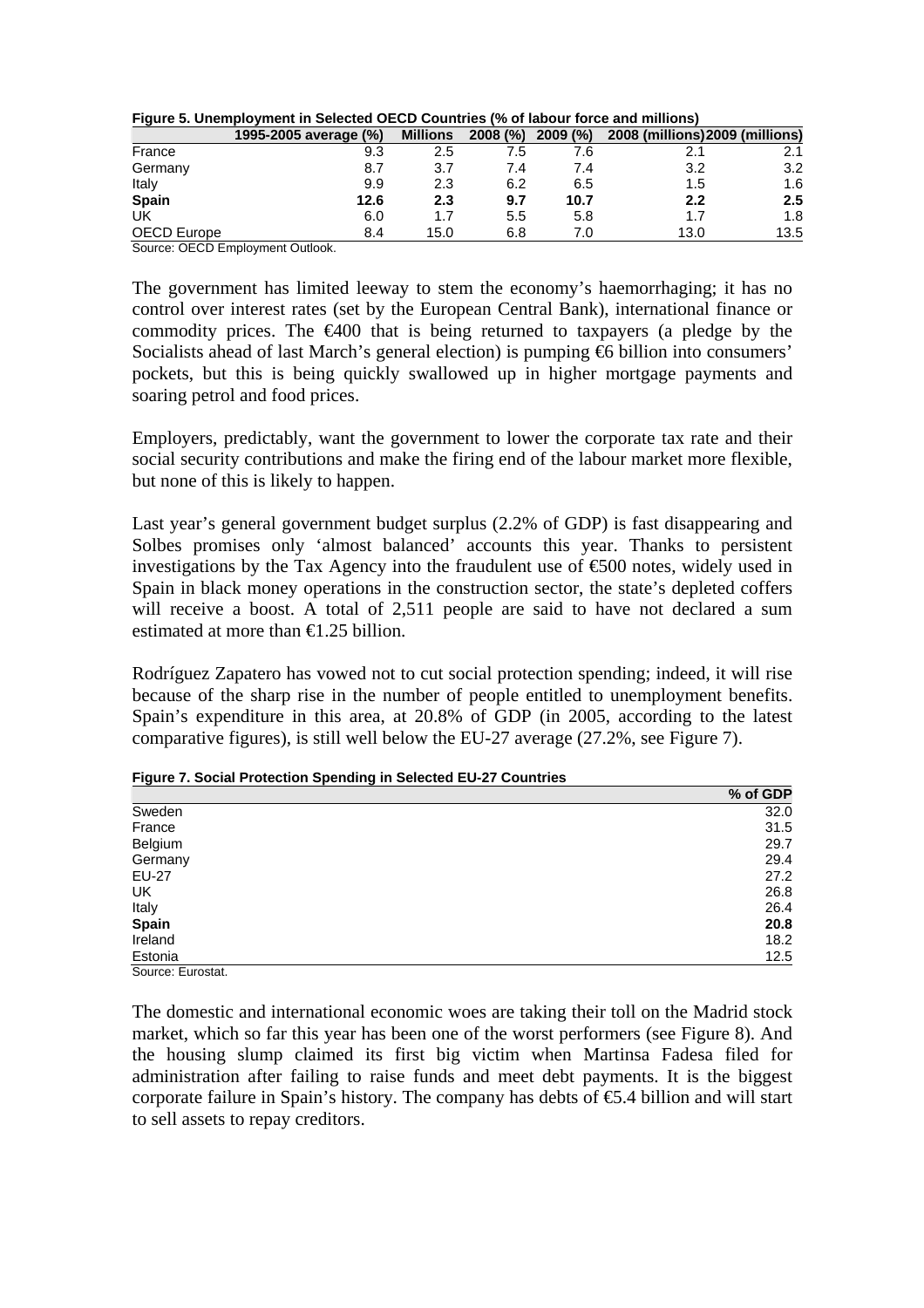**Figure 8. Stock Market Indices (1) Index** % change Dax (Frankfurt) -24.6 **Ibex-35 (Spain)** Dow Jones -17.3 Euro Stoxx 50 -28.5 FTSE  $100$  (London)  $-19.9$ Nikkei (Tokyo) -16.6 (1) Between 1 January and 15 July 2008.

Source: Markets.

#### *Foreign Direct Investment Surges*

Gross foreign direct investment (FDI) in Spain almost doubled in 2007 to US\$53.4 billion, largely because of the joint US\$66 billion acquisition by Italy's Enel and Spain's Acciona of the power company Endesa, according to the Organisation for Economic Co-operation and Development (OECD). Enel controls around 67% of Endesa. Spain's FDI inflow was larger than Germany's and Italy's.

Little investment, however, was in new projects (Greenfield), the primary target of a host nation's promotional efforts because they create new production capacity and jobs and transfer technology and know-how.

According to Ernst & Young's European Attractiveness Survey, Spain captured 256 projects in 2007, the fourth-largest number in Europe and 21% more than in 2006.

Spain's direct investment abroad was 19.3% higher at US\$119.6 billion, continuing the country's net outward investment trend (see Figure 9).

| Figure 9. Foreign Direct Investment, 2007 |                |                 |                        |  |
|-------------------------------------------|----------------|-----------------|------------------------|--|
| (US\$ billion)                            | <b>Inflows</b> | <b>Outflows</b> | Net outward investment |  |
| France                                    | 158.0          | 224.6           | $+66.6$                |  |
| Germany                                   | 50.9           | 167.5           | $+116.6$               |  |
| Italy                                     | 40.2           | 90.8            | $+50.6$                |  |
| Spain                                     | 53.4           | 119.6           | $+66.2$                |  |
| UK                                        | 186.0          | 229.9           | $+43.9$                |  |
| Source: OECD                              |                |                 |                        |  |

### **Figure 9. Foreign Direct Investment, 2007**

A survey by Manpower, one of the world's largest recruitment companies, put Spain as the third most preferred destination for work and seventh for recruiting foreign talent (see Figure 10).

**Figure 10. Top 10 Preferred Destinations for Work and for Recruiting Foreign Talent** 

| <b>For Work</b>         | <b>Foreign Talent</b> |  |
|-------------------------|-----------------------|--|
| 1. US                   | 1. China              |  |
| 2. UK                   | 2. US                 |  |
| 3. Spain                | 3. India              |  |
| 4. Canada               | 4. UK                 |  |
| 5. Australia            | 5. Germany            |  |
| 6. United Arab Emirates | 6. Japan              |  |
| 7. France               | 7. Spain              |  |
| 8. Italy                | 8. France             |  |
| 9. Germany              | 9. Canada             |  |
| 10. Argentina           | 10. Poland            |  |

Source: Manpower.